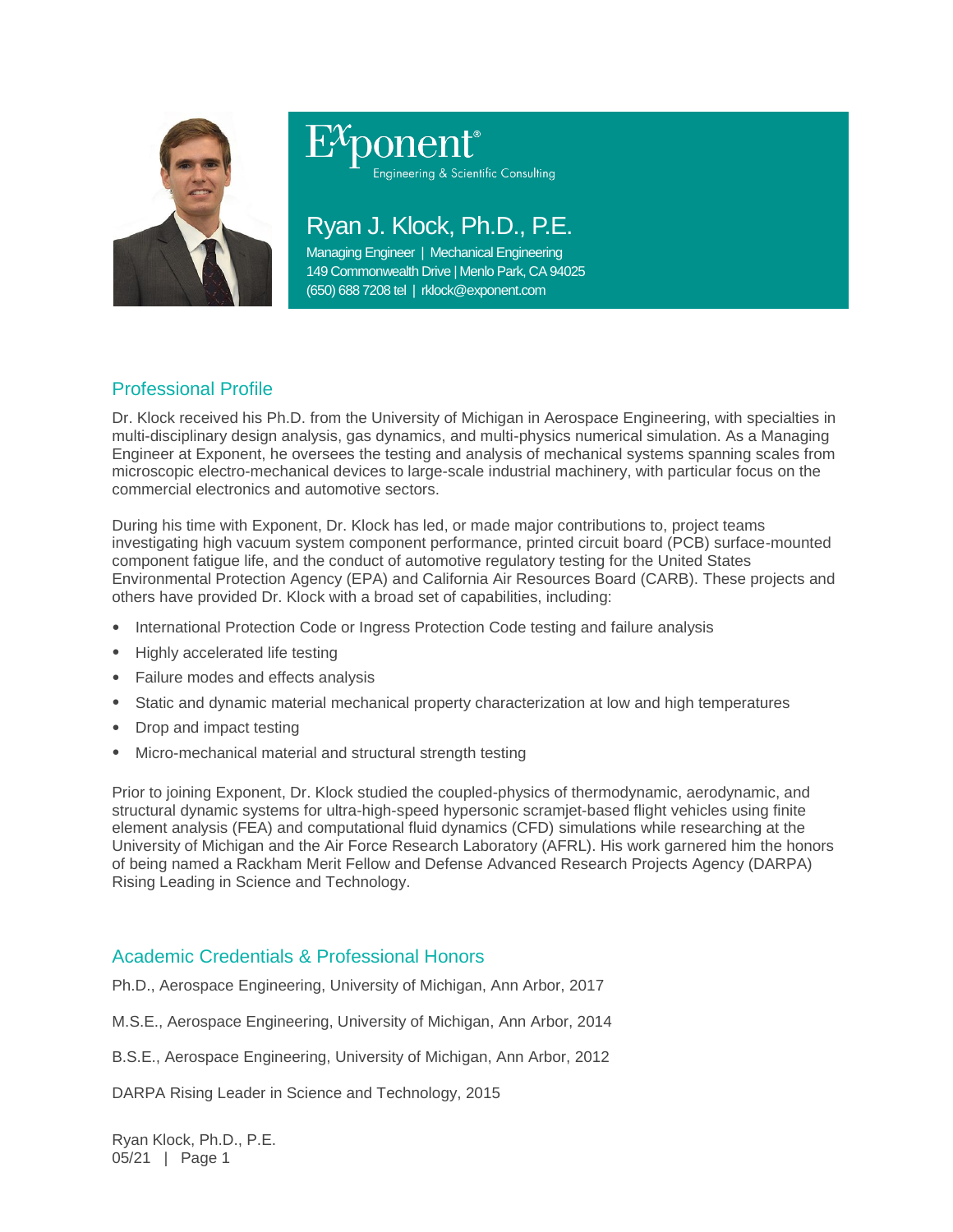Rackham Merit Fellow, 2013

#### Licenses and Certifications

Licensed Professional Engineer, Mechanical, California, #39672

## Prior Experience

Research Contractor, Air Force Research Laboratory Munitions Directorate, 2015-2017

Graduate Research Assistant, University of Michigan, 2012-2017

Scientific Advisor, Harrington Electronic LLC, 2011-2016

Solar Probe Plus Spacecraft Autonomous Fault Management Intern, Johns Hopkins University Applied Physics Laboratory, 2012

Research Assistant, NASA Glenn Aeronautics Academy, 2011

## Professional Affiliations

American Institute of Aeronautics and Astronautics (member since 2014)

Tau Beta Pi Engineering Honor Society (member since 2010)

#### **Patents**

US Patent 9,486,235: Surgical Device Employing a Cantilevered Beam Dissector, March 2015 (with Harrington RH, Krapf CW, Rontal M).

US Patent 9,581,135: Cable-suspended Wind Energy Generator, November 2013 (with Harrington RH).

#### **Publications**

Klock R, Cesnik CES. Nonlinear thermal reduced-order modeling for hypersonic vehicles. AIAA Journal 2017; 55(7):2358-2368.

#### **Conference Proceedings and Presentations**

Klock R, Cesnik CE. Rapid simulation of a hypersonic vehicle through singular value decomposition. 58th AIAA/ASCE/AHS/ASC Structures, Structural Dynamics, and Materials Conference, AIAA SciTech Forum, (AIAA 2017-0178).

Klock R, Cesnik CE. Aeroelastic stability of high-speed cylindrical vehicles. 58th aiaa/asce/ahs/asc structures, structural dynamics, and materials conference, aiaa scitech Forum, (AIAA 2017-0406).

Dreyer E, Klock R, Grier B, McNamara JJ, Cesnik CE. Multi-discipline modeling of complete hypersonic vehicles using CFD surrogates. 58th AIAA/ASCE/AHS/ASC Structures, Structural Dynamics, and Materials Conference, AIAA SciTech Forum, (AIAA 2017-0182).

Klock R, Cesnik CE. Nonlinear thermal and thermoelastic reduced order models of a hypersonic vehicle. 15th Dynamics Specialists Conference, AIAA SciTech Forum, (AIAA 2016-1322).

Ryan Klock, Ph.D., P.E. 05/21 | Page 2